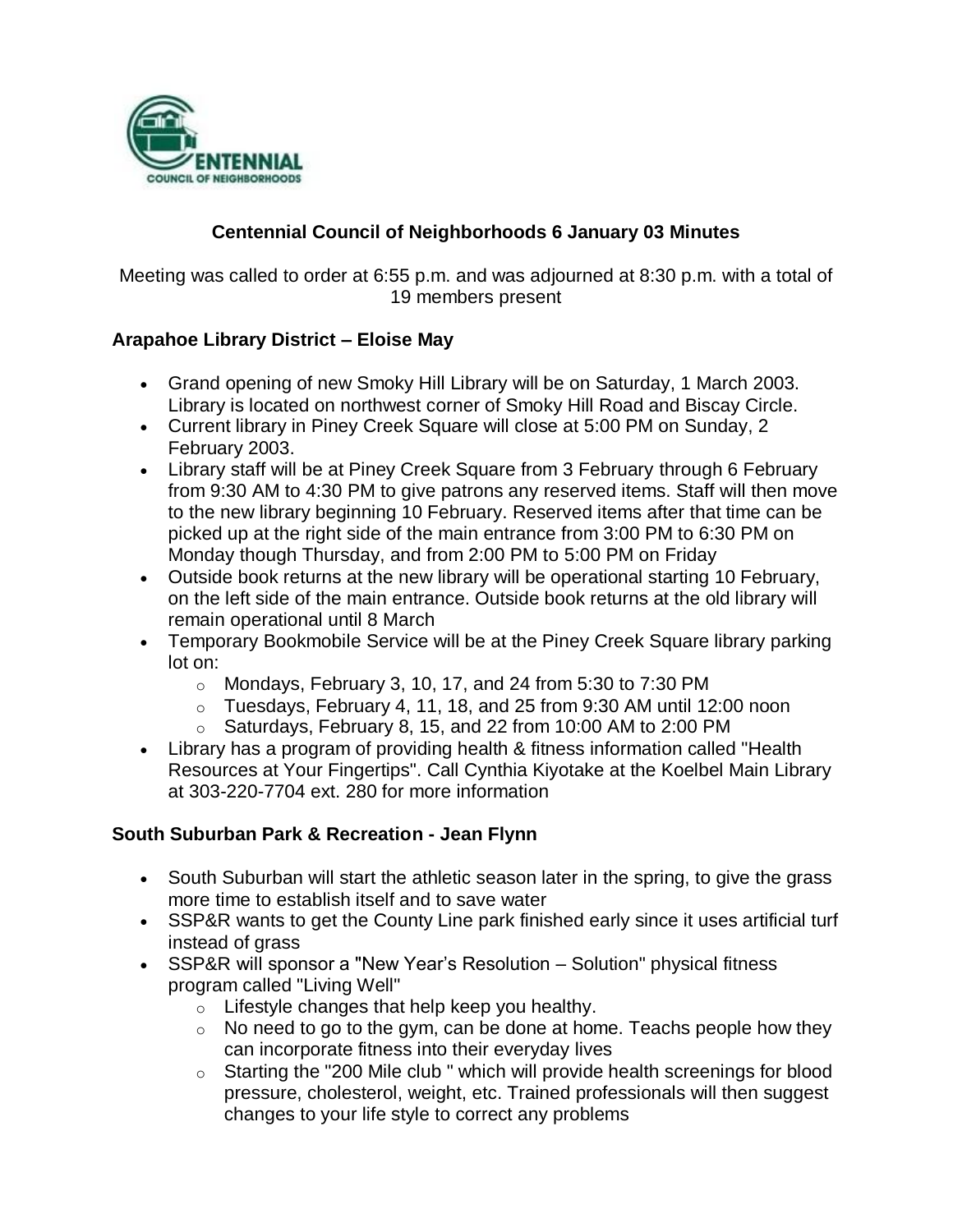- $\circ$  Program benefits first-time fitness seekers who are thinking about getting started and need direction and help staying motivated
- Free orientation meetings for the 200 Mile Club (Information was sent to HOA newsletter editors)
	- $\circ$  13 January at 10:00 AM at Littleton Community Center, 1950 W. Littleton Blvd
	- $\circ$  15 January at 6:30 PM at Sheridan Recreation Center, 3325 W. Oxford Ave
	- $\circ$  16 January at 6:30 PM at Goodson Recreation Center, 6315 W. University Blvd
- Call 303-483-7063 for more information above this program

# **Arapahoe Park & Recreation - Rebecca Nash**

- Expect groundbreaking for new recreation center at Buckley and Orchard in about 4 to 6 months. Entrance to center will be on Buckley Road
- New recreation center will have a climbing wall and may eventually include a skate boarding park
- Presented a site plan and elevation drawings of the recreation center
- Ridge Park will not have turf that needs irrigation
- Three other parks will get irrigation systems which will save water

# **Arapahoe Sheriff's Office - Bruce Williamson**

- Bruce Williamson promoted to Bureau Chief for Public Safety, which includes Patrol, Investigations, and Dispatch
- Captain Lauderdale promoted to Bureau Chief of Detention and Administrative **Services**
- A third bureau, Office of Professional Staffing, will be headed by Phil Spence
- Mark Fisher was promoted to Captain of Public Safety, and will be responsible for operational issues. Captain Fisher can be reached at: [mfisher@co.arapahoe.co.us](mailto:mfisher@co.arapahoe.co.us)
- Approximately 70 people have signed up for the hazardous waste disposal program. Call 1-800-449-7587 for information on how to participate
- Automobile theft is up approximately 15% in Arapahoe County. Sheriff's Office has established an Auto Theft Suppression Team to combat the thefts
- Sheriff's Office participated in recent DUI Saturation Check over New Year's. Effort netted 2 warrant arrests, 7 DUI's, and 4 revoked licenses out of 80 stopped vehicles
- There was a rash of accidents near Fair Place & Parker Road on 6 January because of slippery road conditions and excessive speed
- Caution signs have been posted at Newton Middle School as a result of a recent accident involving children crossing the street

# **City of Centennial – Mayor - Randy Pye**

- On 12 December, the City Council passed the 2003 budget. Copy of budget available on City's web site
- Revenue for the year anticipated to be about \$28,544,000.00. About 90 % will come from General Fund monies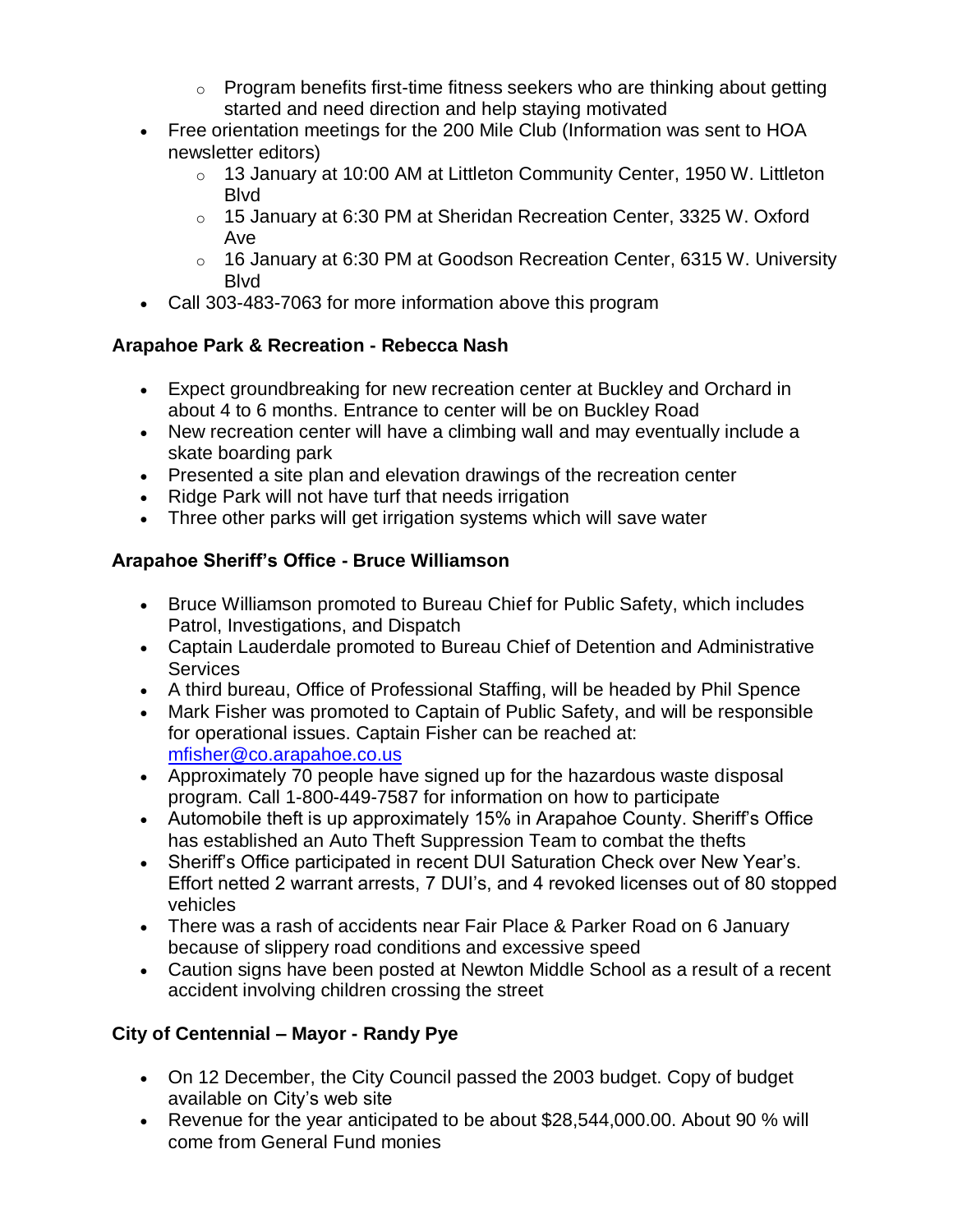- Highway Use Tax Funds (HUTF) funding is being debated because of a dispute over the number of automobiles in Centennial as certified by the Arapahoe County Clerk
- Major expenses for the City will be Public Safety and Public Works
	- $\circ$  6.7 % for general working of City government
	- $\circ$  63 % for public safety (includes Municipal Court and Animal Control)
	- $\circ$  25 % for public works
	- $\circ$  1.2 % for planning and development services (includes code enforcement)
	- $\circ$  1.0 % for a "catch all" fund
	- o 2.5 % for TABOR reserves
- Arapahoe Road corridor study has been funded by DRCOG
- Jordan Road is scheduled for closing this spring. However, the culvert at Windmill Creek will probably not be installed in time. Centennial will therefore oppose the closing of Jordan Road until this work is finished
- There is no news concerning the ownership of the Southglenn Shopping Center
- Chris Gibbons has been overseeing the re-development of the Marathon Oil property at Dry Creek & Broadway. CenCON should also review these development plans
- Centennial has provided money to several non-profit organizations from the \$ 3.4 million Community Development Block Grant monies, which normally goes to impoverished areas within the City. Since Centennial has no such areas, money was given to:
	- o \$16,960.00 to Arapahoe Library District
	- o \$ 75,000 to Colorado Center for the Blind
	- \$ 83,000 to Arapahoe/Douglas Mental Health Benefits
- Centennial has been accepted into the National Flood Insurance program. This means that Centennial citizens and businesses can purchase flood insurance
- The drought is still very severe. 58 of the 64 Colorado counties have developed a 10-point program concerning water development and storage. We need to obtain additional storage, have voluntary conservation, and get all 64 counties using the same rules for water usage. Need to keep the Colorado water in the state, not let it flow out of state

## **City of Centennial – Council, Ward 1 - Betty Ann Habig**

- Budget includes \$125,000.00 to complete a Comprehensive Plan for land use in **Centennial**
- There will be a property tax increase of 0.014 mils (new total is 4.996) to make up for property tax monies lost through foreclosures and decreased real estate sales. This will allow the City to collect the same amounts as in previous years. No vote by the public was required
- There is \$30,000.00 allocated in the budget for street lighting, either new or replacement street lights
- Economic development plan is supplied on City web site

## **City of Centennial – Council, Ward 3 - Andrea Suhaka**

 City Council provided money in the 2003 budget for two yellow flashing caution lights at Newton Middle School